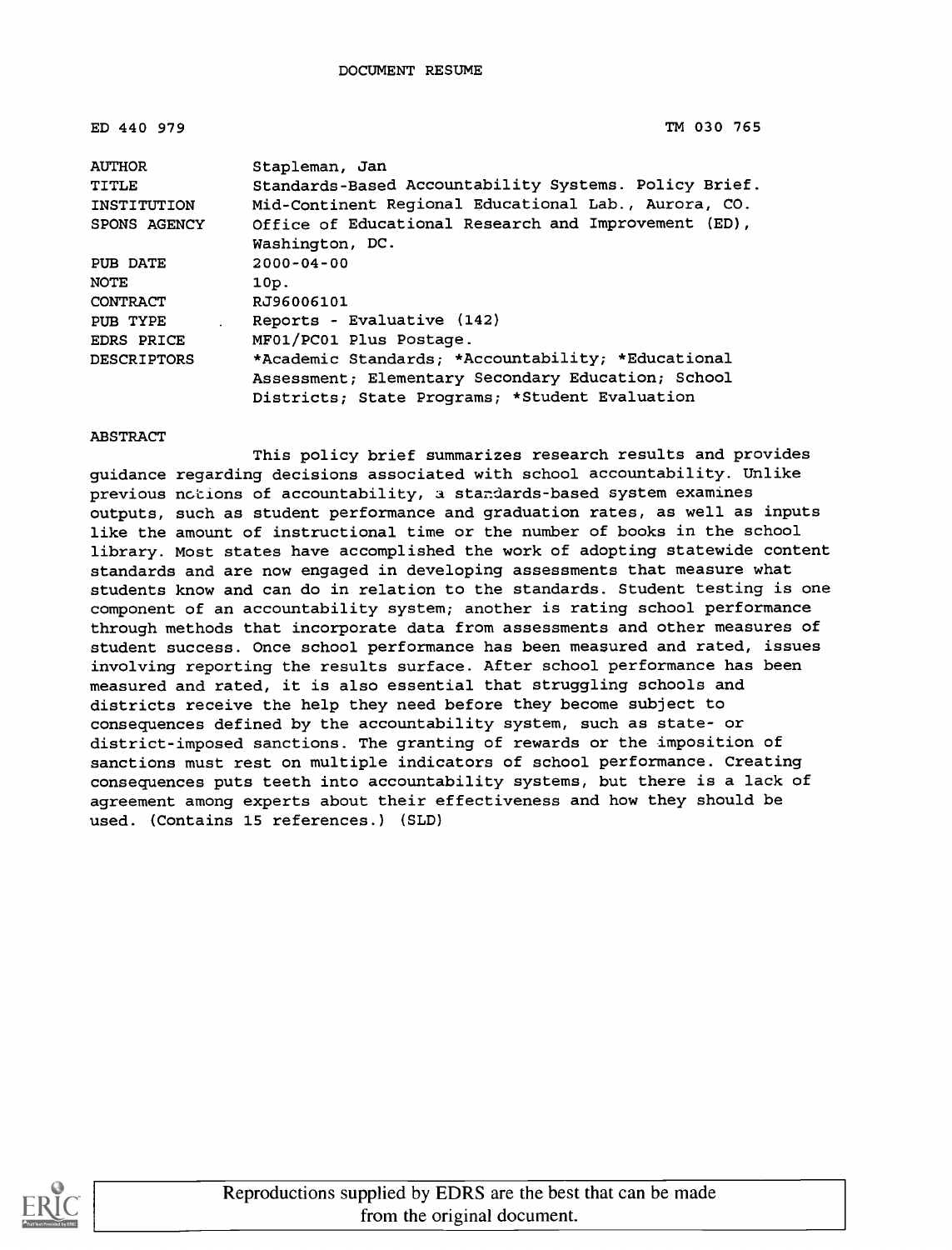# **Policy Brief**

April 2000

# Standards-Based Accountability Systems

U.S. DEPARTMENT OF EDUCATION Office of Educational Research and Improvement EDUCATIONAL RESOURCES INFORMATION CENTER (ERIC) This document has been reproduced as

۳ received from the person or organization originating it.

Minor changes have been made to improve reproduction quality.

Points of view or opinions stated in this document do not necessarily represent official OERI position or policy.

MID-CONTINENT RESEARCH FOR EDUCATION AND LEARNING

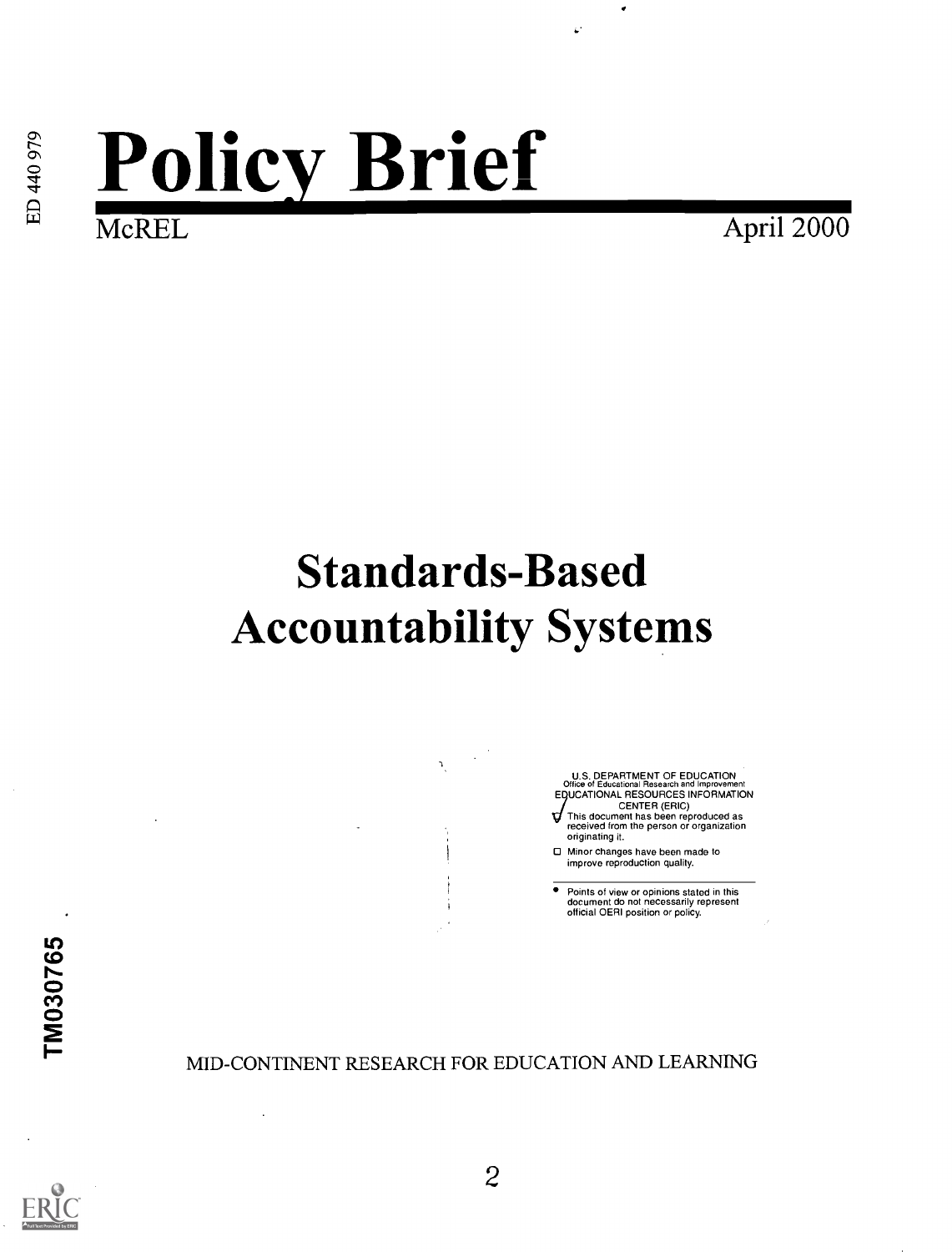

# Standards-Based Accountability Systems

#### by Jan Stapleman

The notion of accountability isn't new. We all are held accountable in many aspects of daily life. As employees, parents, members of organizations, and citizens, we work to meet certain expectations that others have of us. Our performance and progress are constantly being measured in formal and informal ways.

Those in K-12 education are subject to accountability in similar ways. As states and communities implement measures to hold schools accountable, they confront certain questions: Who should be held accountable? Students? Teachers? Administrators? And for what should each be held accountable?

Traditionally, students have been held accountable for learning through grading systems. Teachers have been held accountable for covering specific content through curricula that are now becoming aligned with established content standards and benchmarks. Principals, superintendents, and other administrators have been held accountable in schools and districts for student test scores and other performance indicators such as graduation rates and student attendance. As accountability systems evolve, states and communities are reevaluating how students, teachers, and administrators are held accountable.

Additional questions remain about how student and school performance and progress should be measured and reported. How should school performance be rated? Who should receive reports on school performance, and for what purpose? What can be done to improve poor performance? How should exemplary performance be recognized? How policymakers answer these questions has a direct bearing on how they shape their state's or district's education accountability system.

## Guidance for developing an accountability system

- Standards-based accountability systems work best when all components function together in a coherent fashion to improve student achievement.
- In order to accurately and fairly assess students' progress toward achieving state and local content standards, assessments must be aligned with those content standards.
- Attaching high-stakes consequences to local and statewide testing can motivate schools and students to improve performance, but it also can carry certain risks, including the threat of lawsuits challenging the accuracy and fairness of the tests employed and consequences invoked.
- The best way to evaluate the performance of schools or districts is to consider multiple indicators, such as student achievement, attendance, drop-out rates, and graduation rates.
- Early and ongoing assistance from states and districts can often prevent struggling schools from failing. Resources are often better spent on early intervention, rather than on imposing sanctions after schools have failed.
- Creating consequences such as rewards and sanctions can put teeth into accountability systems, but there is a lack of evidence or agreement among experts about their effectiveness and how they should be used.

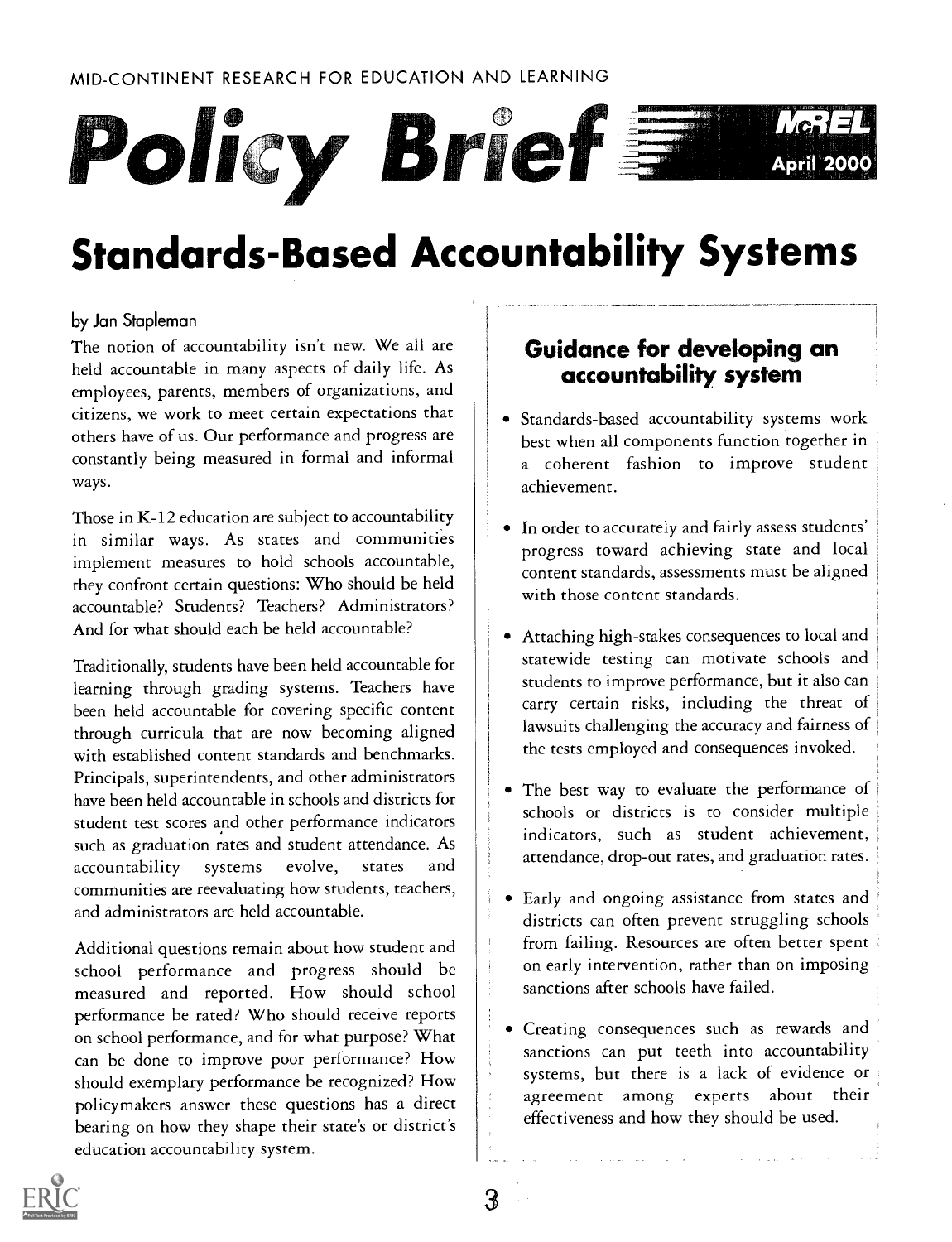As accountability measures are put in place, schools, districts, and states play varying roles and have different responsibilities, depending on  $\begin{bmatrix} 1 & 1 \\ 2 & 3 \end{bmatrix}$ the way each system has been structured. Each of the 50 states has taken a different approach to holding schools accountable.

States rarely set out to create a new accountability system from whole cloth. A report from Education Commission of the States (1999) noted that components often fall into place in fits and starts, rather than in the logical sequence of developing standards and aligned assessments first. States may implement some components by law and others by regulation. Often components of state systems are not aligned because they were implemented years apart and for different purposes.

In light of the increasing pressures on educators to strengthen, revise, or implement accountability systems, this policy brief attempts to summarize research results and provide guidance regarding decisions associated with school accountability.

## Standards-based accountability systems

Unlike past notions of accountability, a standards-based system examines "outputs," such as student performance and graduation rates; as well as "inputs," such as the amount of instructional time and the number of books in the school library.

State and local policymakers and educators all bear responsibility for school success within standardsbased accountability systems.

State and local policymakers and educators all bear responsibility for school success within standards-based accountability systems. States hold districts and, in many cases, individual schools accountable for student achievement. In turn, districts and states are responsible for providing ongoing assistance and consequences to struggling schools. Although there is some agreement among education experts on key characteristics of accountability systems, there

also is considerable debate about the best way to assure school accountability.

model of standards-based, state-level accountability systems that has emerged from discussions among experts and an analysis of reform efforts across the nation includes the following components (Education Commission of the States, 1999; Education Week, 1999, p. 9):

- Aligning standards and assessments: Congruent state and local content standards and student assessments that are aligned with those standards;
- Rating school performance: A rating system that includes multiple indicators such as student achievement, attendance, drop-out rates, and graduation rates;
- Reporting performance: A method of reporting school performance to parents, educators, policymakers, and the public, such as school report cards;
- Providing assistance: The capacity and will at state and district levels to provide early and ongoing assistance to struggling schools;
- Creating consequences: Clearly defined remedies for low-achieving schools and recognition for high-achieving schools.

A focus on accountability also is observed at the federal level, where provisions in the 1994 Elementary and Secondary Education Act (U.S. Department of Education, n.d.) call on states to phase in specific programmatic and reporting requirements by the 2000-2001 school year. A goal of ESEA is to assure that the progress of Title I students in each state be measured with the same assessments used for other students (in at least math and reading), to demonstrate adequate yearly progress by schools. According to that law, if states have a statewide school accountability system, Title I schools must be included in that system.

# Aligning standards and assessments

4

Most states have accomplished the hard work of adopting statewide content standards and have

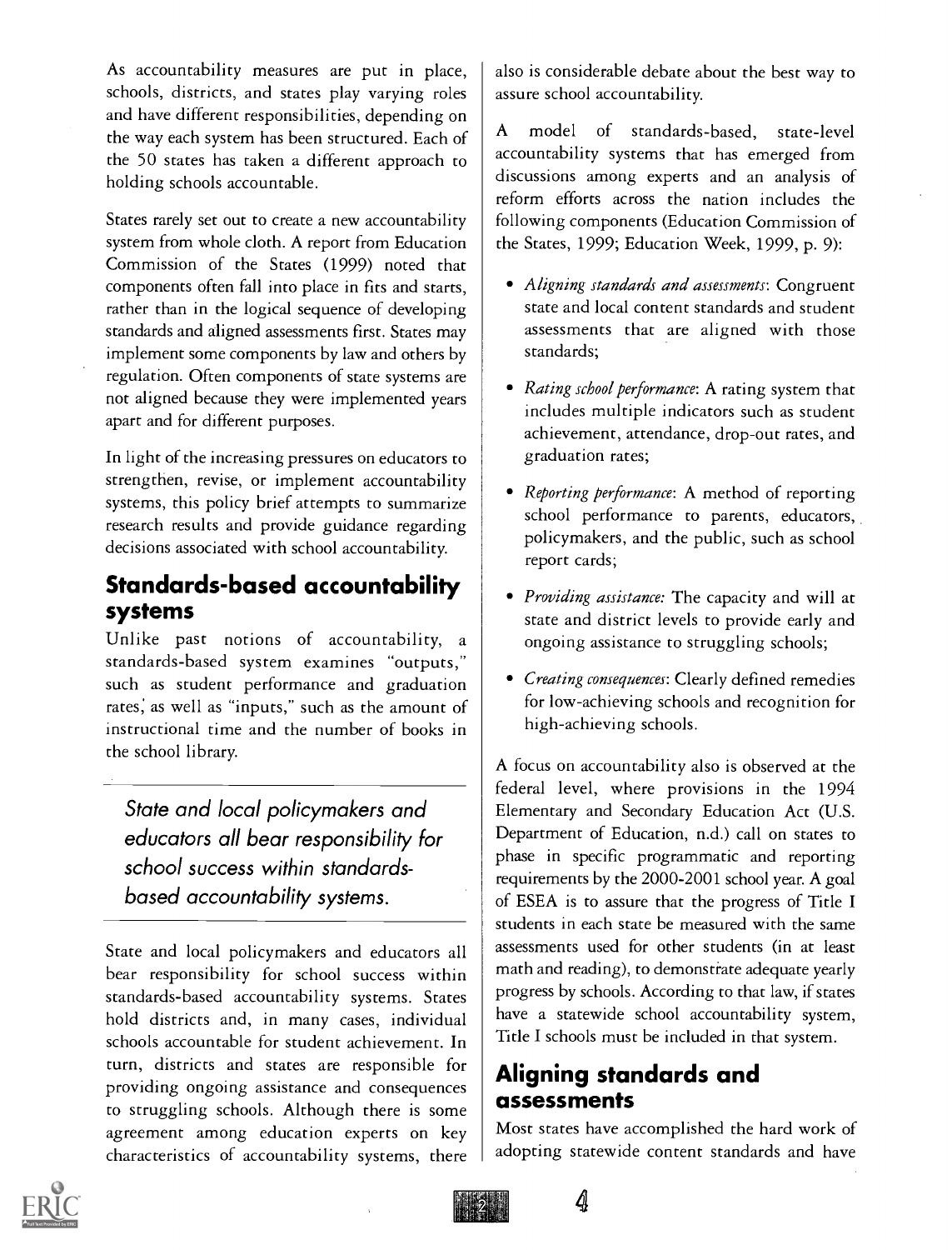begun the even more difficult task of developing assessments that accurately measure what students know and are able to do in relation to those standards. In order to implement equitable and accurate assessment, however, states and districts must confront certain questions:

#### What constitutes fair and appropriate testing?

Standardized tests assess all students in the same, predetermined manner. Critics argue that these tests do not accurately measure in-school student learning because many of the test questions address topics that have not been taught in the classroom. Research studies have shown that some questions on these tests are designed to assess students' intellectual capacity or out-ofschool learning, rather than what has been learned in school (Popham, 1999).

Some states and districts use commercially produced, norm-referenced, standardized tests to assess student achievement. Norm-referenced tests measure students' performance against that of other students across the nation. Experts often argue instead for the use of "criterion-referenced" tests, which measure student performance against specific content standards. By the end of 2000, at least 30 states will have developed such tests (Fox, 1999). But criterion-referenced tests have raised different concerns. For example, some parents and policymakers still will want to know how their students compare with students nationwide  $-$  information that typically is not provided by criterion-referenced tests (Education Week, 1999, p. 18; Fox, 1999).

Another assessment debate centers on the use of traditional multiple-choice questions versus open-ended questions, portfolios, and performance assessments. Although critics charge that multiple choice questions can't adequately measure complex thinking and problem-solving, nontraditional testing methods have received criticism for being too subjective and not focusing on the basics (Education Week, 1999, p. 16). Further, tests that include constructed response items in addition to multiple choice items are more costly to administer and score.

Budget constraints usually require that state, district, and local policymakers must weigh costs against benefits when selecting assessments. Often it is more cost-effective to purchase a commercial, standardized test. Some experts argue that because such tests are subjected to rigorous validation criteria, standardization procedures, and reliability testing, their results are more useful in comparing, generalizing, and determining levels of attainment of specified standards (Sanders and Horn, 1995). In response to the standards movement, certain commercial test publishers are customizing their tests to fit the content standards and policy objectives of various states, to mixed reviews (Fox, 1999).

A common-sense approach recognizes that no one type of assessment is the best choice in every situation.

Common sense dictates that in order for statewide assessments to measure student learning against state content standards, the tests must be aligned with those standards. Logic also follows that no one type of assessment is the best choice in every situation. Testing within the classroom relies on a variety of methods, including performance assessments and portfolio evaluation (Sanders and Horn, 1995). But many of those methods are difficult and costly to employ when large numbers of students are being tested as part of a statewide accountability system. Using multiple types of assessments is, perhaps, the best way for educators to gain a complete picture of student achievement because they can combine results from commercially available, standardized tests with those from locally developed, alternative assessments.

#### Who should be tested?

5

3

The standards-based reform movement has emphasized that special needs students and English language learners should be included in statewide assessments, based on the belief that schools should be held accountable for the learning of all students. The inclusive nature of

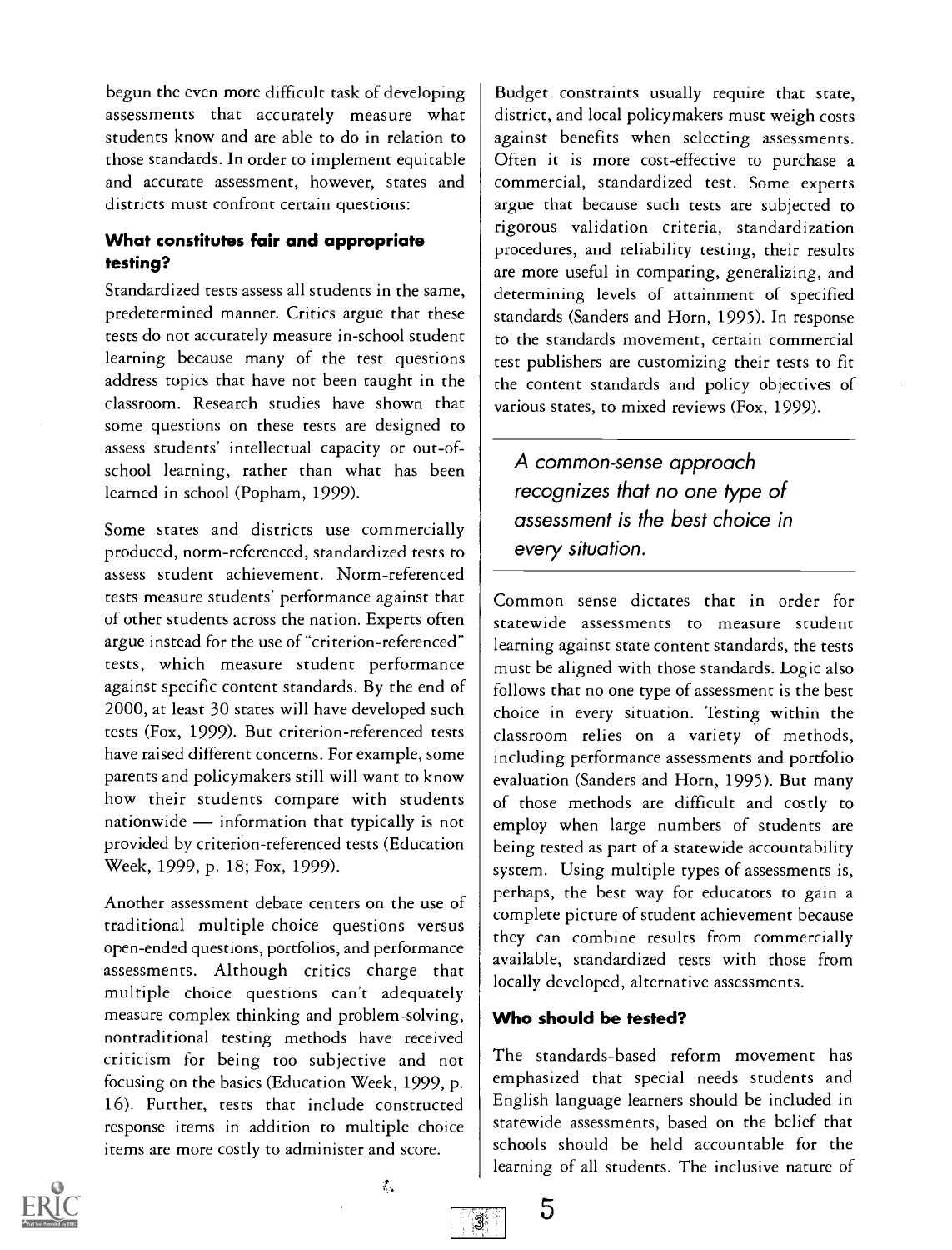the movement is also supported by legislation. The 1997 IDEA amendments require that all students with disabilities be included in state and district assessments or be given an alternative examination (U.S. Department of Education, 1997). The 1994 ESEA Title I amendments (U.S. Department of Education, n.d.) require that Title  $\begin{array}{c|c} \text{as } \text{tea} \\ \text{from } \end{array}$ I students be tested with the same assessments used for all other students in a state.

The move to include all students in testing creates a dilemma for educators, especially when test results involve high-stakes consequences. For example, testing students in a language they don't understand can produce low, inaccurate test scores. On the other hand, excluding certain groups can produce an inflated overall picture of student performance.

In order to get an accurate measure of learning among all their student groups, states, districts, and schools must test all students except those with the most severe disabilities, providing appropriate accommodations for students with disabilities or students who are learning English. Examples of reasonable accommodations may include such provisions as administering the test in a separate location, or in more than one session, or in the student's native language or Braille (Landau, Vohs, and Romano, 1998). Test results can be interpreted with more accuracy by reporting the scores of student subgroups in addition to overall student performance (Linn, 1998).

#### What are the risks of high-stakes testing?

Experts continue to debate the wisdom of employing high-stakes tests  $-$  tests that carry significant consequences for schools, educators, or students. For schools, those consequences may involve the amount of future funding or the threat of sanctions. For educators, they may include reassignment or termination. For students, they may affect the ability to graduate or advance to the next grade.

Many educators and parents credit their districts' use of high-stakes testing for prompting students to get serious about learning. A survey conducted by Public Agenda in conjunction with Quality Counts '99, found that 68 percent of high school students queried said exit exams "make them work harder" (Education Week, 1999, pp. 53-54).

But sometimes high-stakes tests produce undesirable and unintended consequences, such as teaching the test or excluding some students testing (Fuhrman, 1999). Tying assessments to students' graduation or promotion can prompt students to drop out or increase the number of years necessary to graduate (Education Week, 1999, pp. 55-56). High-stakes testing also can invite court challenges to the accuracy and fairness of the measurement tools (Barnes, 1999; Institute for the Study of Educational Policy, 1994; Phillips, 1993). When schools, districts, and states evaluate their accountability systems, it is a good idea to examine not only the expected, positive effects, but also any unintended, negative consequences (Linn, 1998).

# Rating school performance

Another essential component of accountability systems is a method of rating school performance that incorporates data generated from assessments and other measures of student success. The data should relate directly to learning and school improvement goals. In order to implement a rating system, schools, districts, and states must determine what outcomes to evaluate, define satisfactory performance, and decide whether or not to give credit for improved performance. Some states and districts also have a system of ranking schools in relation to one another.

#### What outcomes should be evaluated?

Rating schools according to student performance on a single test is an inherently unreliable way to measure school success. State and district policymakers can minimize criticism of test adequacy and fairness by examining a broader set of success indicators, rather than relying only on student achievement measures.

In addition to test scores, some state accountability systems incorporate measures such as graduation rates, drop-out rates, and attendance. Other factors that have been linked by research with improvements in test scores -

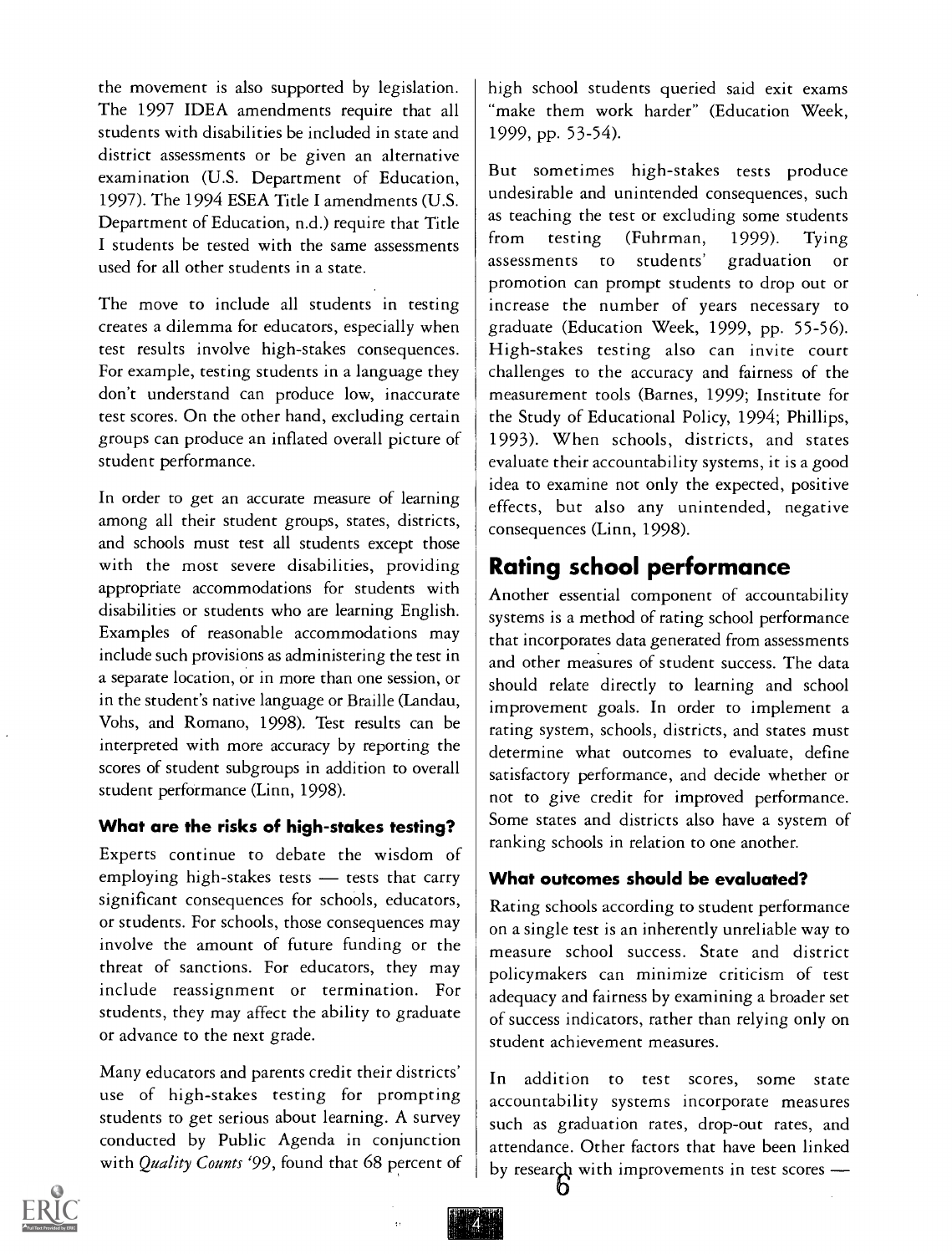and over which schools have some control include climate, course-taking patterns, levels of parent involvement, and the proportion of teachers who are teaching subjects in which they majored in college or have been certified to teach (Education Week, 1999, p. 33).

#### What is satisfactory performance?

Defining satisfactory performance is largely a subjective judgment. State and district policymakers can avoid the appearance of arbitrariness by defining satisfactory school performance in terms that are clear and understandable to students, parents, and the public (Fuhrman, 1999). It is important to promote public understanding by explaining the standards-setting process and providing examples of items and adequate performance at each level.

#### Credit for improved performance?

Should poorly funded schools or schools that serve large numbers of students who arrive ill-prepared to learn be held accountable to the same performance standards as well-funded schools or schools with students who are better prepared? In order to hold schools accountable for factors within their control, some accountability systems focus on measuring progress in student achievement. But critics cite many examples of schools serving disadvantaged populations where achievement is high. They point out that continually accepting modest growth from low-performing schools might mean some students never get the education they need to compete as adults.

One solution is to hold schools accountable for both the level of student achievement and progress in student achievement (Fuhrman, 1999). Setting both long-term and short-term goals for all schools allows for differences in student preparedness during early assessments but ultimately requires greater growth rates from low-performing schools (Linn, 1998).

# Reporting performance

Once school performance has been measured and rated, how should the results be reported to parents, educators, policymakers, and the public? Many states publish school report cards.

The purpose of school report cards is to make the results of school improvement efforts public by reporting student achievement and progress made. The value of school report cards depends on whether they include information that is meaningful to parents, policymakers, and the public in general. The value of information currently included in school report cards varies widely among states. Many fail to include crucial factors, such as those noted above under "What outcomes should be evaluated?" (Education Week, 1999, p. 33).

Some critics charge that the reports are a waste of time and money if they end up gathering dust on bookshelves (Education Week, 1999, p. 36). Most experts agree that report cards are most useful when they include pertinent information about student and school progress, guide future improvement efforts, and are widely disseminated to parents and the public through mailings, the media, and postings on state department of education Web sites.

# Assistance to low-performing schools

Once school performance has been measured and rated, it is essential that struggling schools or districts receive needed assistance before they are subject to consequences such as state- or districtimposed sanctions. Some accountability systems seem to presume that schools have the capacity to improve student performance if they simply can be motivated to do so. But merely imposing sanctions prescribed by an accountability system is unlikely to unleash hidden capacity in failing schools. Experience shows that many failing schools educate disproportionate numbers of disadvantaged students and are in need of support - from technical assistance to professional development to hands-on help from expert educators or state representatives (Education Week, 1999, p. 38).

Many experts caution that the achievement gap between privileged and underprivileged students will persist until all children have access to the qualified teachers and adequate resources they need in order to excel (Linn, 1998). In short, all students must be given the opportunity to learn.



7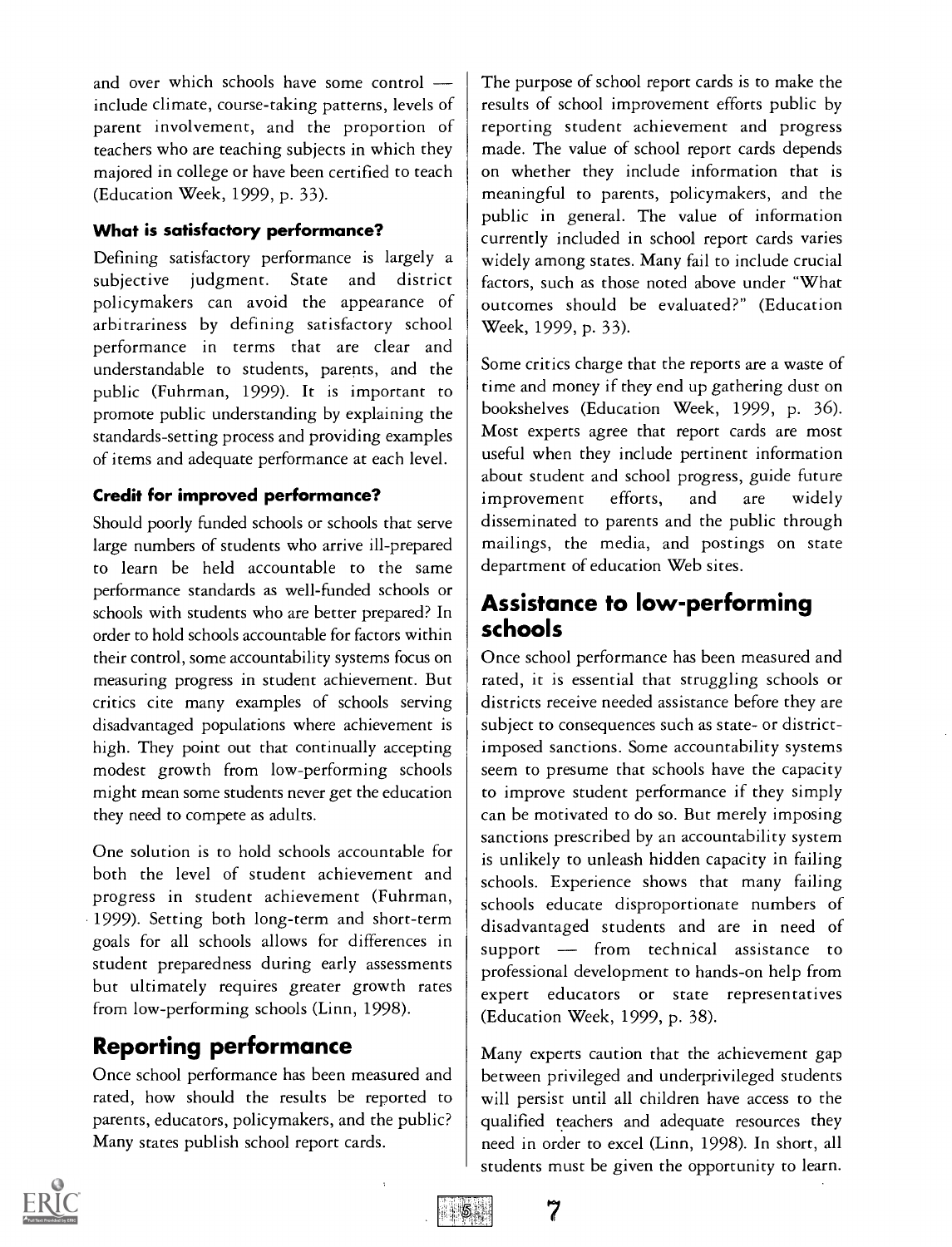States and districts are finding it is to their benefit to provide ongoing technical, professional, and/or financial assistance to struggling schools early, before sanctions are necessary (Education Week, 1999, p. 38; Regional Educational Laboratory Network, 1998).

## Creating consequences

Once states have measured student performance against standards and rated schools on multiple measures of success, they must confront the fact that some schools will emerge as highly successful and others may not measure up, even with assistance. Some state accountability systems set forth consequences, including monetary or nonmonetary rewards for highly successful schools and/or sanctions for failing schools. Policymakers in these states, and in other states in the process of implementing such measures, feel consequences put teeth into accountability systems, which otherwise would have little impact. Nevertheless, there is little evidence that punitive consequences lead to improved outcomes.

#### Rewards

Many states point to positive results from programs rewarding high-performing schools and their teachers. Supporters believe that bestowing public recognition (and, perhaps, cash) upon successful schools and teachers is an effective incentive (Education Week, 1999, pp. 61-64). ECS (1999) identified the absence of rewards as one of three design deficiencies revealed in its survey of accountability systems in the 50 states.

Performance pay for teachers should be tied to explicit standards for teachers while performance awards for schools should be tied to schoolwide improvements in student achievement.

Allan Odden

73

But critics say that merit pay programs, where teachers are rewarded for performance rather than for seniority, discourage collegiality by pitting

educators against each other. Allan Odden (1999) argued that performance pay for teachers should be tied to explicit standards for teachers while performance awards for schools should be tied to schoolwide improvements in student achievement. But offering financial bonuses to schools with high student scores may actually discourage highly qualified teachers from working in the most challenging schools and may encourage "teaching the test" (Education Week, 1999, pp. 62-63).

If rewards are used, state and district policymakers should base them on indicators that are valid and reliable and disseminate them in a way that is perceived as fair. Once a monetary rewards program is in place, the program's funding must be sustained over time if the accountability system is to be taken seriously by educators (ECS, 1999).

#### **Sanctions**

Some state policymakers consider reporting school performance as an end in itself, believing the embarrassment of being publicly designated as low performing will often motivate school personnel to rally their troops and find ways to improve performance (Education Week, 1999, p. 38). Policymakers in other states believe that failing schools need consequences, such as loss of accreditation, loss of state funding, state takeovers, closing, or reconstitution (which often involves replacing school principals, teachers, and staff).

State and district leaders recognize that providing early and ongoing assistance to struggling schools can sometimes prevent having to impose sanctions. But, even with assistance, some schools may not have the leadership, teacher expertise, or other resources needed to overcome the momentum of a downward spiral in student achievement. In such cases, more extreme measures may be necessary to turn student performance around.

Sanctions can produce unintended consequences, however, especially since they tend to fall disproportionately on schools attended by poor and minority students. Of the schools listed by states as failing, more than half are in urban



 $\ddot{\circ}$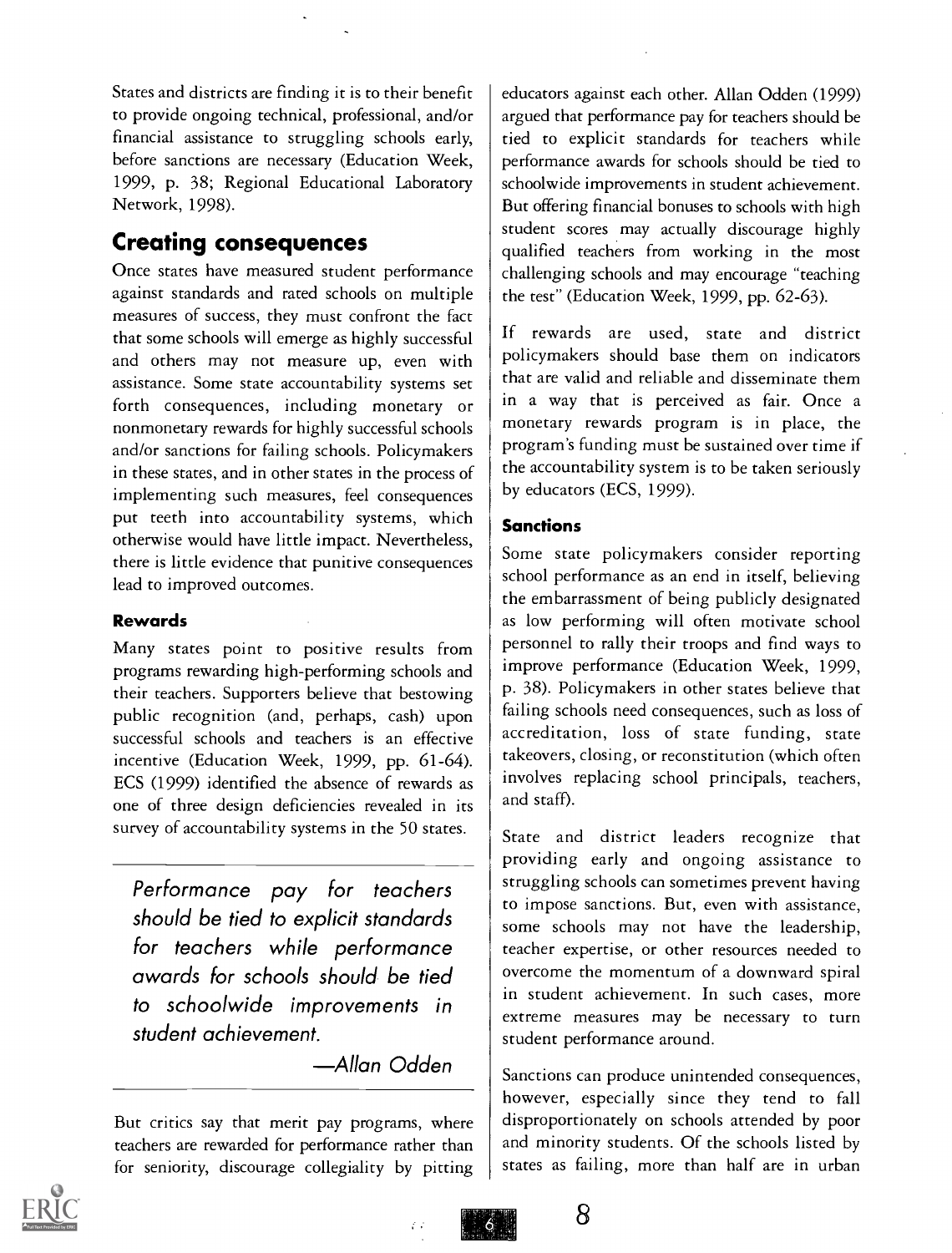areas, four in 10 have minority enrollments greater than 90 percent, and three in four are designated as high-poverty schools. Such schools usually lack the resources of better-funded schools and employ younger, less experienced teachers (Education Week, 1999, p. 38).

In the final analysis, many states are reluctant to follow through on imposing severe sanctions like academic takeover or reconstitution. In a takeover situation, the state often finds itself grappling with most of the same problems (and, perhaps, the same lack of capacity) that departing administrators faced. On the other hand, once a state threatens to impose sanctions, it is important to follow through; failure to do so damages the credibility of its accountability system.

# Conclusion

Designing standards-based school accountability systems is a complex process. Although the various components often are implemented over time and in response to varying events and conditions, local and state-level accountability systems work best when all components function together in a coherent fashion to improve student achievement.

It also is a challenging task to design or select effective assessments. The best way for educators to obtain a clear picture of student achievement is through the use of multiple types of tests. In order to accurately and fairly assess students' progress toward achieving state and local content standards, the assessments must be aligned with those content standards.

Considerable debate exists about the wisdom of attaching high-stakes consequences to local and statewide testing results. The practice can motivate schools and students to improve performance, but it also can carry certain risks, including the threat of lawsuits challenging the accuracy and fairness of the tests employed.

The most accurate and fair way to evaluate the performance of schools or districts is to consider multiple indicators, such as student achievement, attendance, drop-out rates, and graduation rates. Rating systems that rely on the results of a single test are far more likely to be unfair and inaccurate.

The value of reports on school success is determined by the relevance of the information on student and school progress they provide and how broadly they are disseminated to parents and other stakeholders.

Early and ongoing assistance from states and districts can often prevent struggling schools from failing. However, even with assistance, some schools may not succeed and may require certain sanctions. Other schools will excel, raising the question of whether their efforts should be rewarded. Creating consequences such as rewards and sanctions can put teeth into accountability systems, but there is a lack of evidence or agreement among experts about their effectiveness and how they should be used.

#### ADDITIONAL RESOURCES

- For more information on interpreting and meeting the requirements of the 1994 ESEA Title I amendments, visit ED's Web site at www.ed.gov/offices/OESE/Standards Assessment/overview.html
- A McREL policy brief on high-stakes testing will be published soon. Additional guidance on the complex legal questions surrounding high-stakes testing can be found in a guide developed by the North Central Regional Educational Laboratory (Phillips, 1993).

Jan Stapleman is communications coordinator at McREL.

#### Sources

Barnes, E. (1999). Schools should use caution in high-stakes testing. Education Daily, 32(77), 1.

Education Commission of the States. (1999). Education accountability systems in 50 states. Denver, CO: Author.

Education Week. (1999). Quality counts '99: Rewarding results, punishing failure. Education Week, 18(17).

Fox, J. (1999). Old-style tests may hamper school reform, experts say. Education Daily, 32(70), 1.





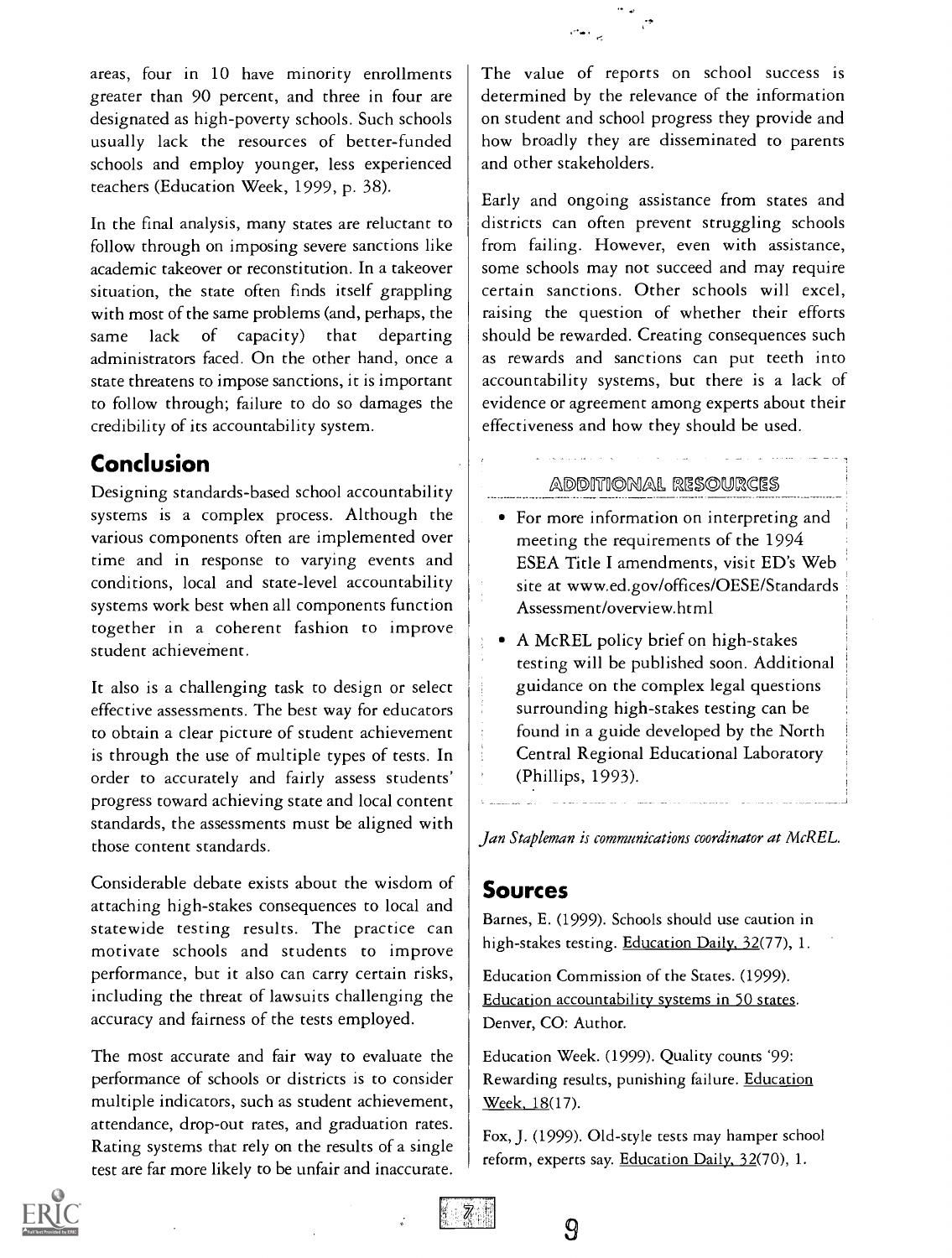Fuhrman, S. (1999). The new accountability. CPRE Policy Briefs, RB-27-January 1999. Philadelphia: Consortium for Policy Research in Education.

Institute for the Study of Educational Policy. (1994). Likely issues in linking certificates of mastery and high school diplomas: Legal lessons from minimum competency testing. CSL Policy Briefs. University of Washington. [On-line]. Available: http://csl.wednet.edu/Web%20page/9%20Resources /policy%20briefs/policy%20brief\_7.html

Landau, J. K., Vohs, J. R., & Romano, C. A. (1998). All kids count. Boston: Federation for Children with Special Needs.

Linn, R. L. (1998). Standards-based accountability: Ten suggestions. CRESST Policy Brief. Los Angeles: National Center for Research on Evaluation, Standards, and Student Testing.

Odden, A. (1999, June 27). Set standards for teacher performance. Denver Post [On-line]. Available: http://www.denverpost.com/opinion/odden0627.htm

Phillips, S. E. (1993). Legal implications of highstakes assessment: What states should know. Chicago: North Central Regional Educational Laboratory.

Popham, W. J. (1999). Why standardized tests don't measure educational quality. Educational Leadership, 56(6), 8.

Regional Educational Laboratory Network. (1998). Curriculum reform: What state officials say works. Denver, CO: Mid-continent Regional Educational Laboratory.

Sanders, W. L., & Horn, S. P. (1995). Educational assessment reassessed: The usefulness of standardized and alternative measures of student achievement as indicators for the assessment of educational outcomes. Education Policy Analysis Archives, 3(6). [On-line]. Available: http://olam.ed.asu.edu/epaa/v3n6.html

U. S. Department of Education. (n.d.) Guidance on standards, assessments, and accountability. [On-line]. Available: http://www.ed.gov/offices/ OESE/StandardsAssessment/assess.html

U. S. Department of Education, Office of Special Education Programs. (1997). The individuals with disabilities act amendments of 1997: Curriculum, Module 6. Washington, DC: Author.

This publication is based on work sponsored wholly, or in part, by the Office of Educational Research and Improvement (OERI), U.S. Department of Education, under contract number RJ96006101. The content of this publication does not necessarily reflect the views of OERI, the department, or any other agency of the U.S. government.

 $\text{Lc}: I \rightrightarrows I$ 

Tim Waters, executive director & president Jana Caldwell, director of communications Jan Stapleman, editor Jeanne Deak, graphic designer

Mid-continent Research for Education and Learning 2550 South Parker Road, Suite 500 Aurora, Colorado 80014 phone 303.337.0990 fax 303.337.3005 Visit us at our Web site: www.mcrel.org

#### ACCOUNTABILITY INFORMATION FROM **MEREL** FOR EDUCATION POLICYMAKERS!

Mid-continent Research for Education and Learning 2550 S. Parker Road, Suite 500 Aurora, CO 80014

1 0